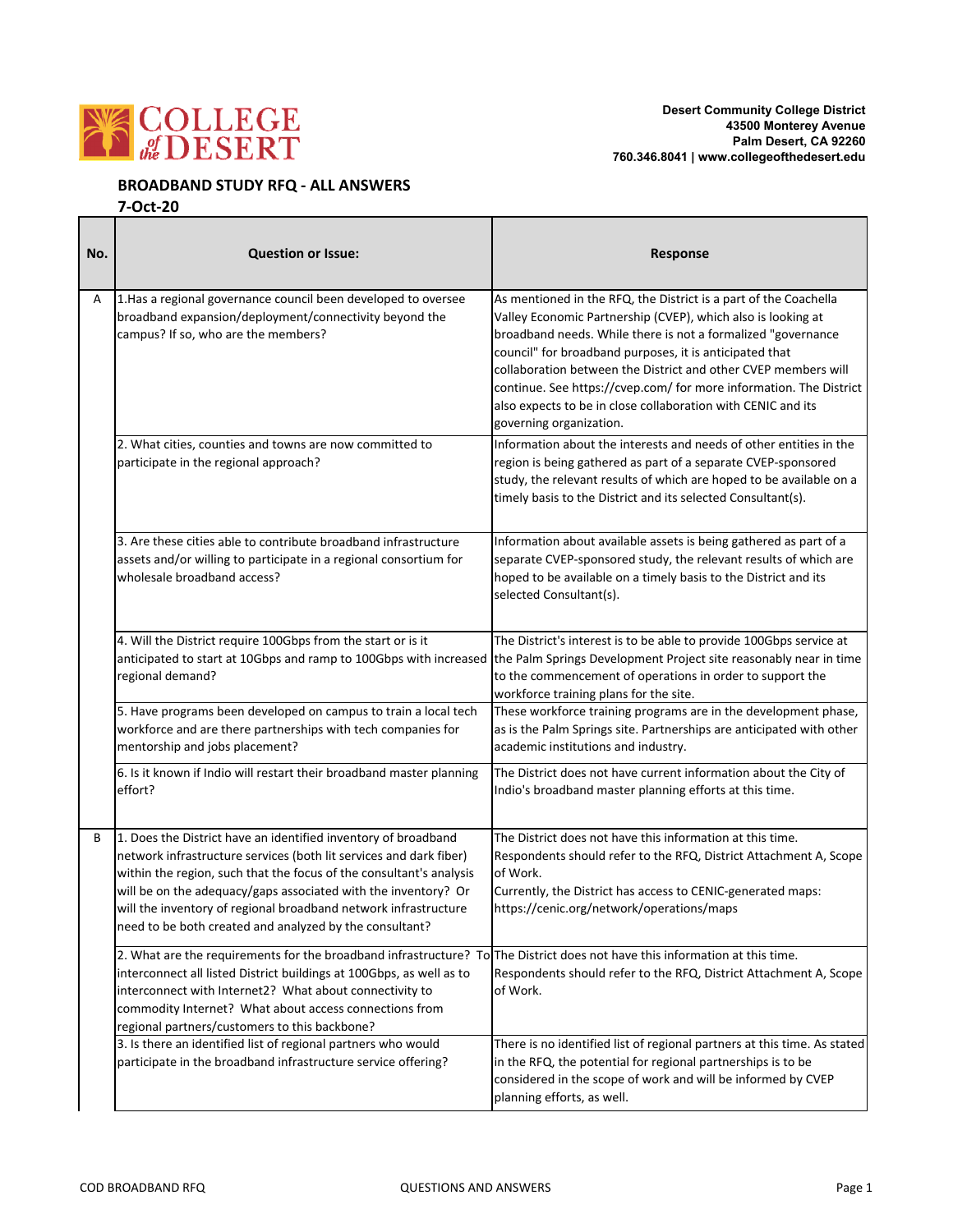## **BROADBAND STUDY RFQ ‐ ALL ANSWERS**

#### **7‐Oct‐20**

| No. | <b>Question or Issue:</b>                                                                                                                                                                                                                                                                                                                                                                                              | Response                                                                                                                                                                                                                                                                                                          |
|-----|------------------------------------------------------------------------------------------------------------------------------------------------------------------------------------------------------------------------------------------------------------------------------------------------------------------------------------------------------------------------------------------------------------------------|-------------------------------------------------------------------------------------------------------------------------------------------------------------------------------------------------------------------------------------------------------------------------------------------------------------------|
|     | 4. Is the District considering acquiring broadband network services<br>from regional service providers (e.g., 100Gbps metro ethernet), or<br>acquiring existing fiber routes, or building new fiber routes, or all of scope of work would be consideration of supplementing this<br>the above? Does the District have existing vendor relationships<br>with regional service providers or fiber providers? If so, who? | The District currently receives its broadband service from CENIC<br>(Palm Desert Campus and Indio Center). One of the items in the<br>service with any regional providers if they have or are planning<br>investments in the region that would meet any part of the District's<br>needs.                          |
|     | 5. Does the District have existing vendor relationships with any<br>metro optical networking vendors? If so, who?                                                                                                                                                                                                                                                                                                      | Yes, Pacific Lightwave; used at Mecca/Thermal Observatory, Desert<br>Hot Springs, PaCE at Westfield Mall and Temporary Palm Springs.                                                                                                                                                                              |
|     | 6. Who is the District's vendor for core routing equipment?                                                                                                                                                                                                                                                                                                                                                            | Cisco                                                                                                                                                                                                                                                                                                             |
|     | 7. Will access to Internet2 continue to be served via CENIC with the<br>new broadband network deployment?                                                                                                                                                                                                                                                                                                              | See response to question B.4.                                                                                                                                                                                                                                                                                     |
|     | 8. Will peering/interconnects be sought directly with commodity<br>internet service providers as part of the new broadband network<br>deployment?                                                                                                                                                                                                                                                                      | One of the items in the scope of work would be consideration of<br>alternatives (e.g., working with CENIC and/or commodity<br>providers) for such services. Consultant(s) will be asked to advise<br>on alternatives as part of the scope of work.                                                                |
|     | 9. Will the District manage access circuit connections from regional<br>partners/customers in the region to the new broadband backbone<br>network?                                                                                                                                                                                                                                                                     | Most likely the District would not self-manage these connections,<br>but we may look to the Consultant(s) to provide input on options.                                                                                                                                                                            |
|     | 10. Would the District consider extending the 60 - 90 day<br>timeframe for this study? Would a timeframe of 6 months be<br>acceptable?                                                                                                                                                                                                                                                                                 | The District desires critical information within its stated 90-day<br>period to inform site and facility design decisions at the PSPD.<br>Future work may extend beyond 90 days. Respondents should<br>describe their approach to an initial deliverable that can be<br>provided within an initial 90-day period. |
| C.  | 1. The RFP indicates an initial engagement period followed by<br>incremental services. Has the College determined and allocated a<br>budget for the initial project and/or future years?                                                                                                                                                                                                                               | The District has not established budgets for this work.                                                                                                                                                                                                                                                           |
|     | Has the College had detailed discussions with CVAG, local<br>municipalities or other governmental entities beyond those<br>described in the RFP? If so, is there support and funding available<br>from those sources for implementation of the project?                                                                                                                                                                | The focus of this study is the District's needs. At this time, the<br>District is in regular contact with other regional entities, but has<br>not attempted to secure external funding from other entities.                                                                                                       |
|     | 3. The RFP discusses potential middle-mile solutions. Does the<br>College envision partnerships with the Public and/or Private sectors work for consideration of potential partnerships.<br>and potentially additional non-educational uses of their<br>infrastructure?                                                                                                                                                | The focus of this study is the District's needs. See the RFQ scope of                                                                                                                                                                                                                                             |